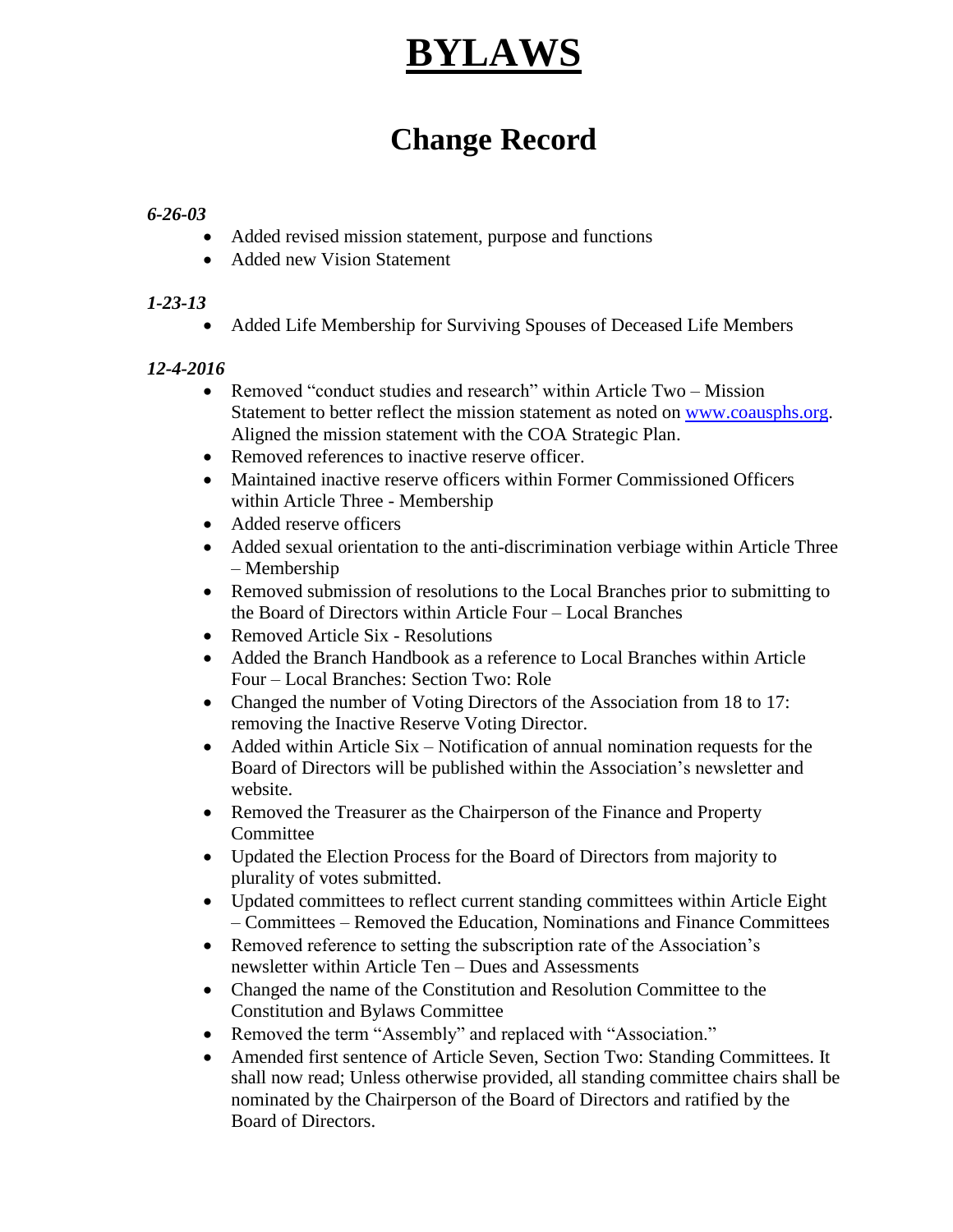## **BYLAWS**

# **Commissioned Officers Association of the United States Public Health Service, Inc.**

**(Last revised May 19, 2017)**

**8201 Corporate Drive Suite 1170 Landover, MD 20785 (301) 731-9080 www.coausphs.org**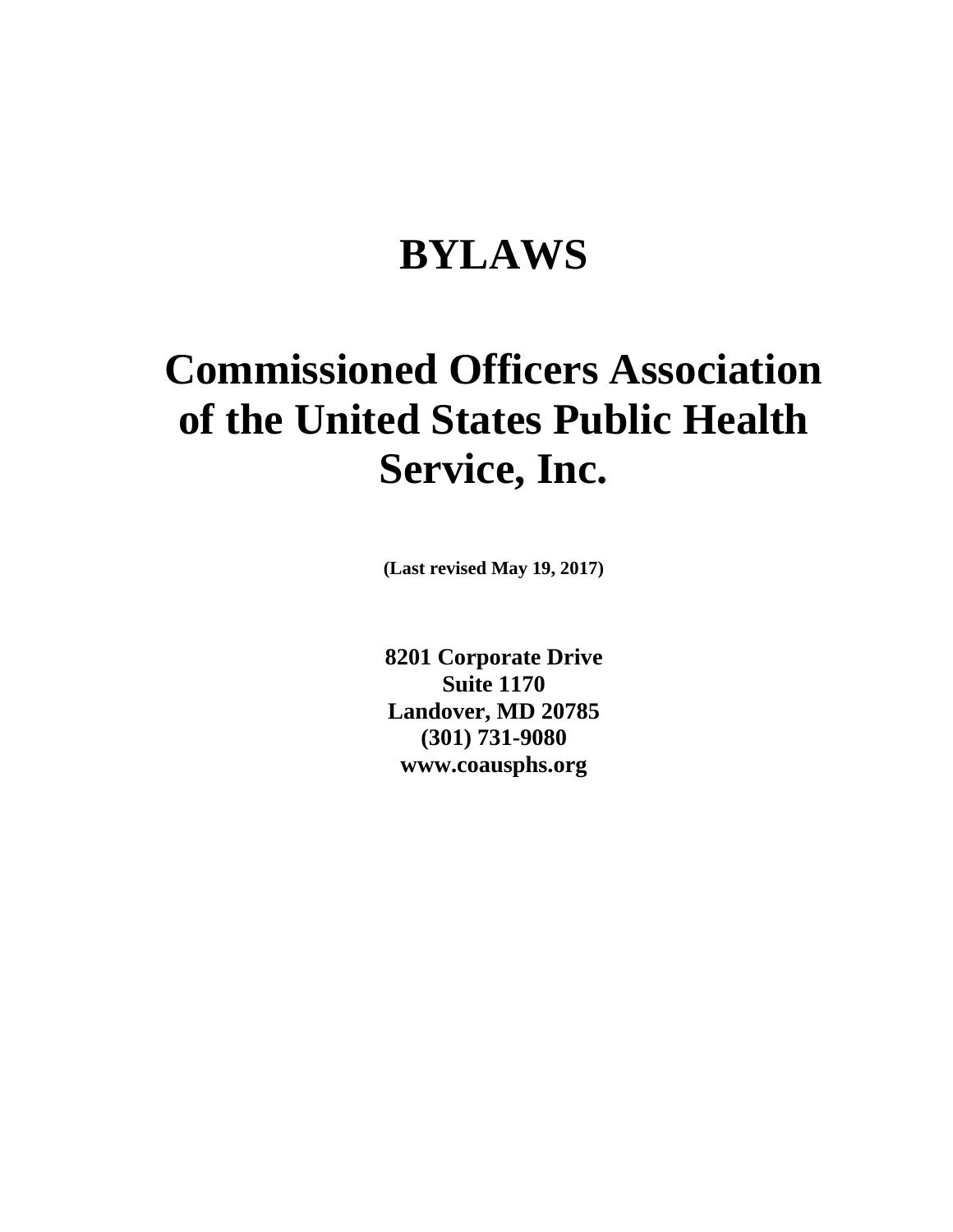#### **BYLAWS**

#### **Article One - Name**

This organization shall be known as the Commissioned Officers Association (COA) of the United States Public Health Service (USPHS).

#### **Article Two - Mission Statement**

#### *Purpose*

The mission of the Commissioned Officers Association of the U.S. Public Health Service is to protect and enhance the health and safety of the United States by supporting and advancing the interests of the Commissioned Corps and its officers.

#### *Functions*

In meeting its commitment, the organization will provide comprehensive member services, conduct representation and advocacy, support education and training for health professionals, collaborate with related organizations, and disseminate public and professional information.

#### *Vision*

The Commissioned Officers Association (COA) of the U.S. Public Health Service is the vibrant, proactive, nationally recognized member-based organization that supports and advocates for the PHS Commissioned Corps and its active, reserve and retired officers.

#### **Article Three - Membership**

*Section One: Classification.* This Association shall consist of active, reserve, retired, life, honorary, former commissioned officers of the USPHS, student members and associate members. There shall be no discrimination in membership or participation in the affairs of this Association by reason of race, creed, color, national origin, sex, sexual orientation, handicap or age.

#### *Section Two: Qualifications and Privileges.*

- **A.** *Active Membership.* Any commissioned officer, regular or reserve of the USPHS on active duty is eligible for active membership with full rights including the holding of office and voting.
- **B.** *Retired Membership.* Any officer, regular or reserve, retired from the Commissioned Corps of the Public Health Service is eligible for retired membership. Individuals in the retired member category shall be entitled to the same rights as active members.
- **C.** *Life Membership.* Any individual who qualifies for membership under any other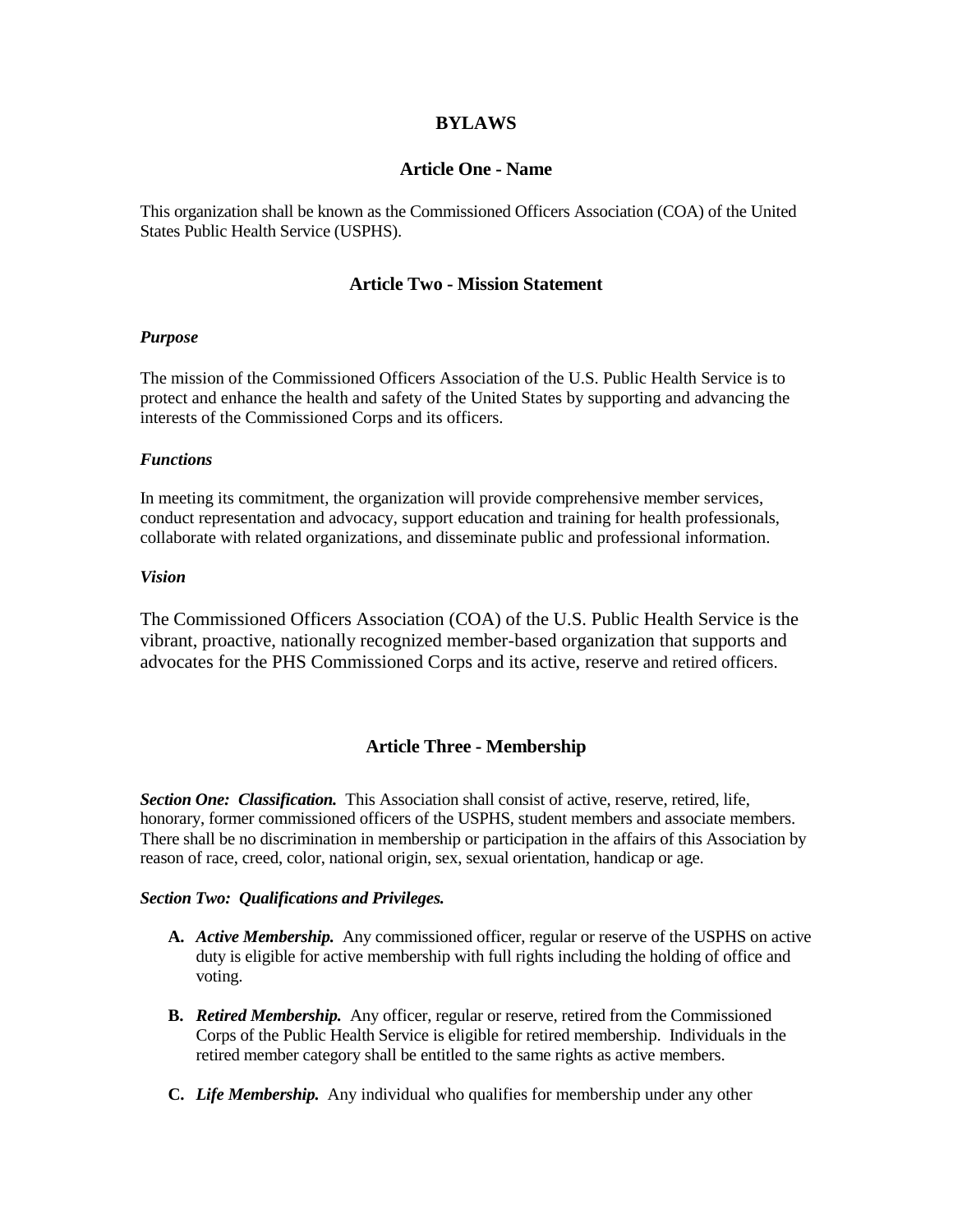category described in this section may become a life member of the Association by paying a non-refundable sum fixed by the Board of Directors. Once payment is made, there shall be no further dues assessment. Those officers who, on the date of the adoption of these bylaws, are classified as "life members" shall retain such designation without an additional dues assessment; such officers may, at the discretion of the Board of Directors, be assessed for selected services. Individuals in the life member category shall be entitled to the same rights as active members.

The Life Membership of deceased Life Members of the Association shall be extended to the surviving spouse as a gesture of appreciation for the devoted service of their late spouses to the PHS Commissioned Corps and the Association.

- **D.** *Former Commissioned Officers.* Any individual who served as a commissioned officer on active duty or in the inactive reserve of the United States Public Health Service and who has terminated his/her commission in the Service is eligible for this category of membership. Such members shall not be entitled to vote or hold office.
- **E.** *Student Membership.* Any student, including members of the Commissioned Officer Student Training and Extern Program (COSTEP), enrolled in a degree-granting program that can lead to a commission in the USPHS, is eligible for this membership, provided such individual is not otherwise on active duty in the Commissioned Corps of the USPHS. Such members shall not be entitled to vote or hold office.
- **F.** *Associate Membership.* Any individual who supports the Association but who is not an active, former or retired officer of the Commissioned Corps of the USPHS shall be eligible for this category of membership. Such members shall not be entitled to vote or hold office.
- **G.** *Honorary Membership.* Officers who have held the office of Surgeon General shall be eligible for honorary membership. Persons who make a distinguished contribution to the health professions shall also be eligible for honorary membership. Nominations for honorary membership may be made by any Association member to the Chair of the Board of Directors, who shall present such nominations to the Board of Directors for election. Honorary members shall not be entitled to vote or hold office, and shall not be subject to the payment of annual dues.

*Section Three: Eligibility.* Any individual who has fulfilled the eligibility requirements under one of the categories in Section Two of this Article and who, after duly considering the objectives of the Association and the obligations of the bylaws, subscribes to them, shall be eligible for membership. Any person whose name has been dropped from the roll of members for nonpayment of dues may be readmitted after having again made application in regular form, the application being accompanied by the regular fee.

*Section Four: Membership Year.* The period of membership shall be from July 1 through June 30 and may be renewed for each annual period by the further payment of appropriate dues, unless the member is in the honorary or life member categories. For such members, there shall be no annual dues assessment as honorary members are not subject to the payment of annual dues and life members have no dues having already paid the full amount as outlined in Section Two of this Article. Every application for membership shall be accompanied by the dues for the current year (except as noted in this Section).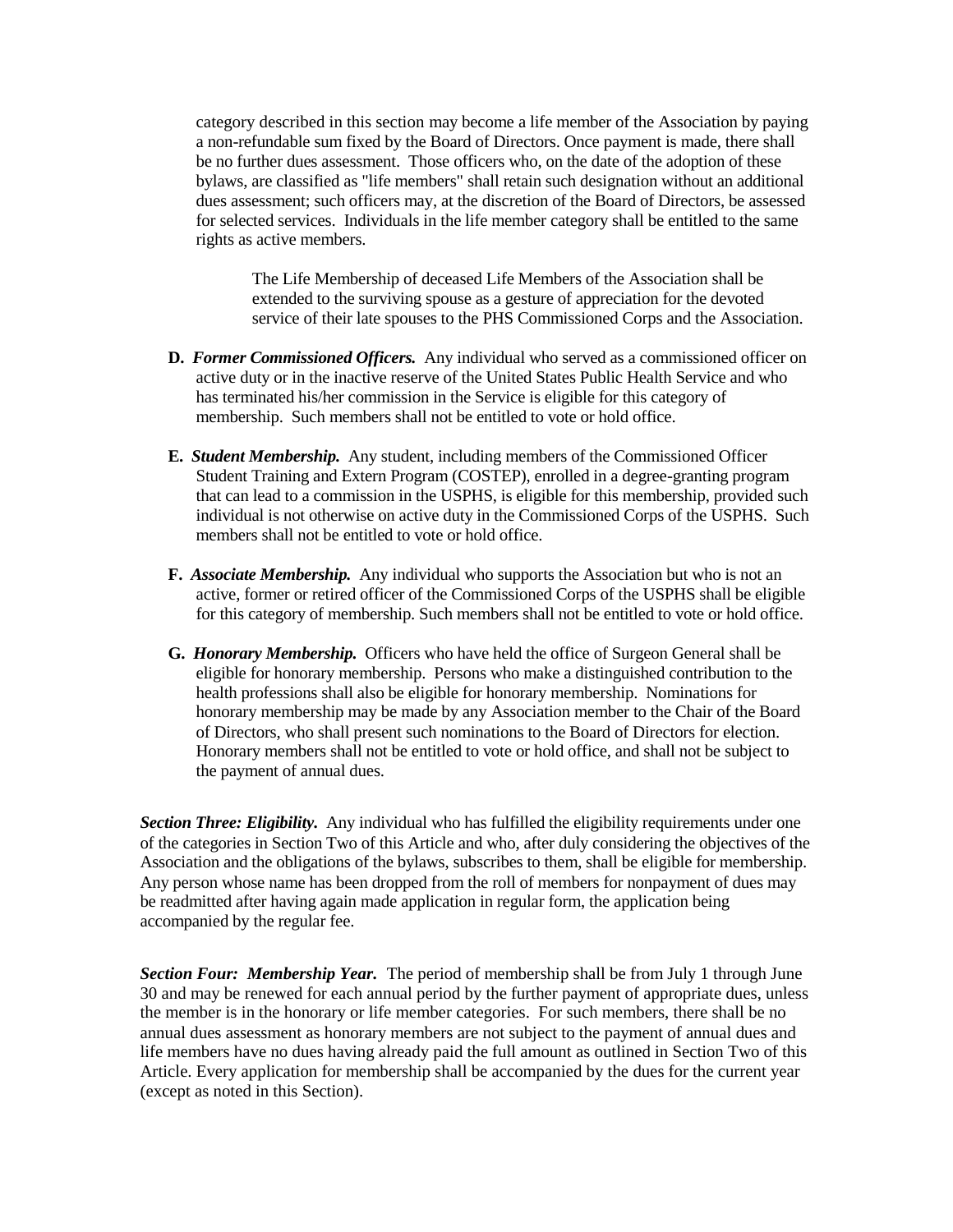*Section Five: Payment of Dues-Suspension.* Membership dues shall be established as provided in Section One of Article Ten of these Bylaws. Every member shall pay in advance his/her annual dues. Every member in arrears for a period of four months after becoming due shall be dropped from membership. Reinstatement may be made in accordance with the provisions of Section Three of this Article.

*Section Six: Expulsion.* Any member may be expelled for cause, including improper conduct or violation of the ethics of his/her profession, by a 2/3 vote of the Board of Directors, after being given an opportunity to be heard.

*Section Seven: Resignation.* Resignation of membership shall be in writing to the Executive Director of the National Association.

## **Article Four - Local Branches**

**Section One: Formation.** Local Branches of this Association may, upon application to and approval by the Board of Directors, become affiliated with the Association. Such affiliation is for the purpose of cooperation in the furtherance of the Mission stated in Article Two of these Bylaws and does not authorize either organization to participate in the governance concerns of the other. Any affiliation may be cancelled by the unilateral action of either of the organizations involved.

**Section Two: Role.** In addition to cooperating in the furtherance of the Mission of the Association, as prescribed in Section One of this Article, Local Branches are encouraged to carry out such functions as mentoring, counseling, facilitation of discussion and social activities on behalf of their members. Local Branches are also encouraged to review and abide by the COA Branch Handbook.

**Section Three: Communication with Board of Directors.** Local Branches are encouraged to furnish recommendations to the Board of Directors on any subject that is within the authority of the Board to act. Conversely, the Board of Directors will request assistance from the Local Branches as circumstances indicate. A Local Branch may send a designated representative to attend a meeting of the Board of Directors of the Association. Such representative may, on behalf of such Local Branch, submit to the Chair of the Board recommendations for consideration by the Board of Directors.

*Section Four: Bylaws.* Each Local Branch affiliated with the Association is required to incorporate in its bylaws a provision that all members of the Local Branch shall maintain membership in the National Association.

*Section Five: Branch Liaison Assignments***.** Each Branch shall have a designated liaison representative from among the Board of Directors whose duty shall be to maintain communication with the members of the Branch. The liaison will have no responsibility to represent any Branch in any vote on the Board of Directors.

*Section Six: Agency***.** No Local Branch shall hold itself out as an agent of the Association without the express written consent of the Association. Letterhead and other materials referring to the Association that are issued by any of the Local Branches shall be subject to review and approval by the Association.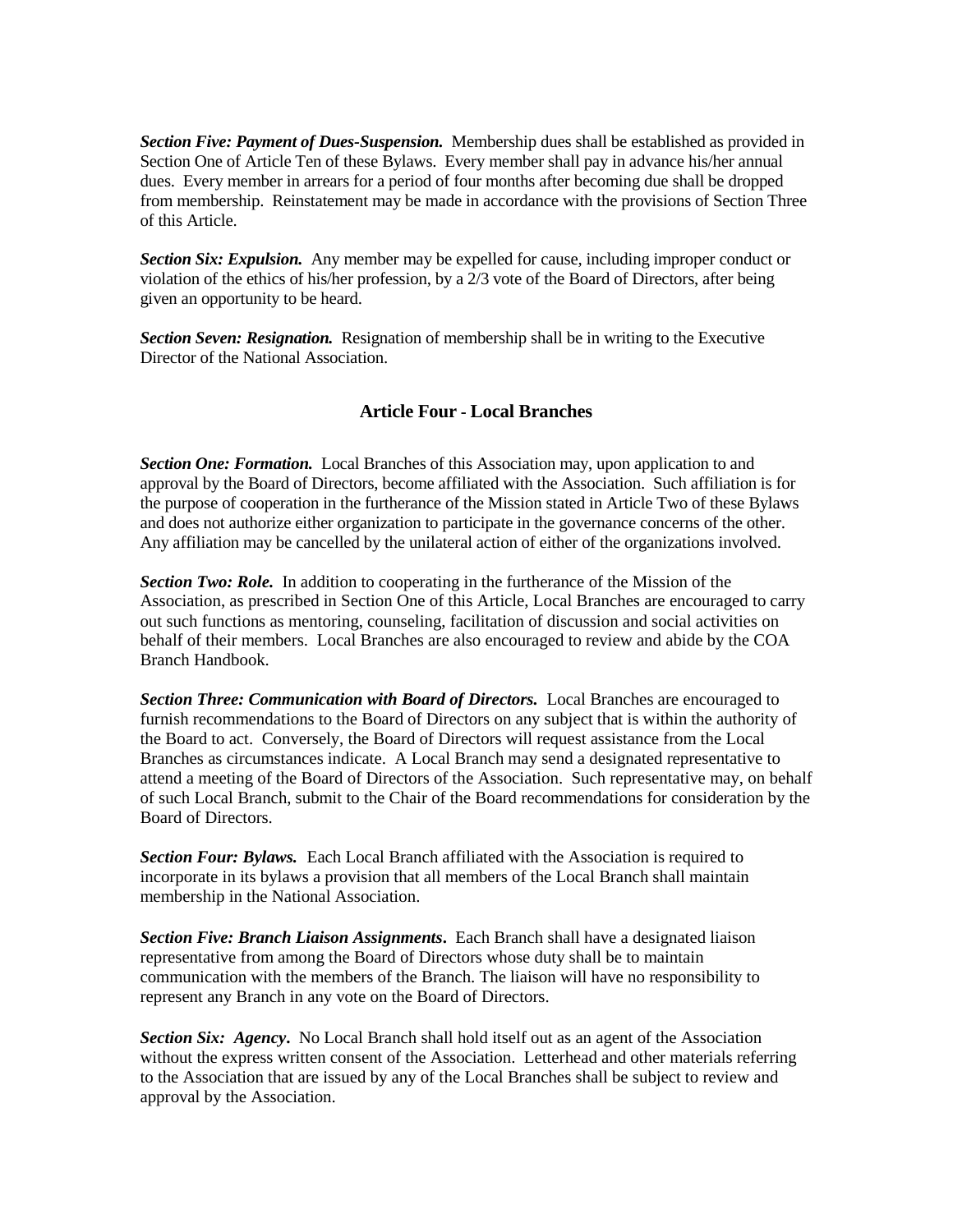## **Article Five - Meetings of the Association**

*Section One: Organization.* All members of the Association shall be notified of meetings of the Association. The Chair-Elect of the Board of Directors shall serve as Chair of such meetings and may appoint such other members of the Association as assistants as necessary for the effective conduct of meetings.

*Section Two: Frequency.* A general meeting of the Association shall be held, no less than annually, at a time and in a manner directed by the Board of Directors. The purpose of such meetings shall be to update the membership on the affairs of the Association; provide the membership with reports from the officers and committees; provide a forum for discussion and to permit such other activities as deemed necessary and appropriate by the Board of Directors for the welfare of the Association.

*Section Three: Notice.* Notice of all meetings of the Association shall be provided to the membership at least 60 days prior to the meeting, through the Association's newsletter, and other appropriate means as directed by the Board of Directors. Such notice shall state the general purpose and overall agenda for the meeting.

*Section Four: Agenda.* In addition to items described in the agenda, members of the Association may request approval of the Chair to discuss other matters at any meeting of the Association. In the interest of time, the Chair in his or her discretion may choose to refer those matters not deemed to be truly urgent to the Board of Directors for consideration and disposition within its authority.

## **Article Six - Board of Directors**

**Section One: Membership.** There shall be 17 voting Directors of the Association, composed of officers who are elected from the active, retired or life member categories of the Association. Although elected from various constituencies, Directors must represent the entire membership of the Association and not an individual constituency. The Directors shall be apportioned as follows:

- **A.** One active duty officer from each Commissioned Corps category, without regard to geographic location, specifically:
	- **•** Dietitian
	- Dental
	- Engineer
	- Environmental Health
	- Health Services
	- Medical
	- Nurse
	- Pharmacist
	- Scientist
	- Therapist
	- Veterinarian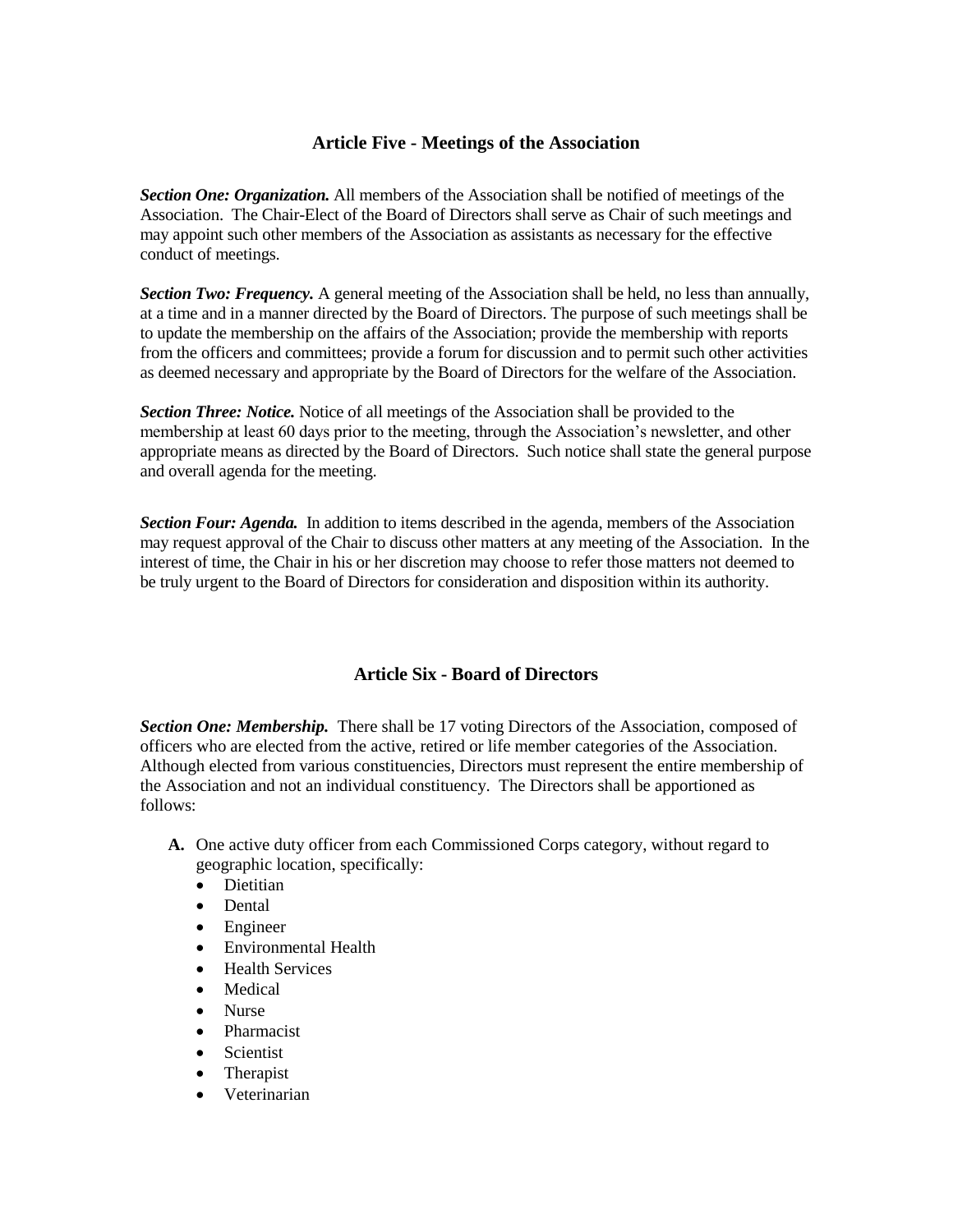- *B.* Three field officers *(defined as: active duty officers who are stationed outside of the greater Washington, D.C. area, without regard to Commissioned Corps category.)*
- *C.* Three retired officers *(defined as any officer, without regard to geographic location, who is retired from the Commissioned Corps of the U.S. Public Health Service, whether an Association member in the retired or life categories)*

#### *Section Two: Election of Members.*

- **A.** *Term of Office.*Members shall serve a term of three years. No Director may be elected to more than two successive terms, without at least an intervening one-year period. Normally the terms of six Directors will expire annually at the end of the Association's fiscal year.
- **B.** *Nomination process.*No later than 120 days prior to the end of the fiscal year, eligible members desiring to serve on the Board of Directors shall submit an application as prescribed by the Board of Directors. The call for nominations will be posted on [www.coausphs.org](http://www.coausphs.org/) and within the COA monthly newsletter. Thereafter, as soon as practicable and in no case later than 60 days prior to the end of the fiscal year, an Ad Hoc Nominations Committee appointed by the Board of Directors, composed of at least one Association member from each constituency in which a vacancy will exist at the end of the fiscal year, shall review the applications received and submit its nominations to the Board of Directors for concurrence. The members of this Committee shall hold no national office in the Association.
- **C.** *Election process.* The Board of Directors shall place the names of the nominees on a ballot which shall be provided to the membership entitled to vote. Election shall be made by plurality of votes received from the eligible voting members, and the elected members shall take office as of the first day of the Association's fiscal year following the vote.
- **D.** *Vacancies on the Board of Directors.* In the event of a vacancy on the Board of Directors that occurs by resignation or other reasons, the Board of Directors shall appoint an officer from the same constituency to serve the unexpired term. Such service shall not count as an elected term with respect to Section Two (A) of this Article.
- **E.** In the event that the Chairperson of the Board, at the conclusion of his/her term as Chairperson, does not continue as an elected member of the Board, he/she shall serve for the ensuing year as an ex officio voting member of the Board.

*Section Three: Officers.* The Board of Directors shall choose its own officers annually. The Officers of the Board of Directors shall consist of a Chairperson, a Chair-elect, and a Treasurer. The Chair-elect from the year just completed shall become the Chair, and the new Chair-elect and Treasurer shall be elected by the Directors.

#### *Section Four: Duties of Board and Individual Officers of the Board.*

**A.** The duties of the Board of Directors shall be to direct and control the business management and affairs of the Association, its several officers, agents and employees. The Board of Directors shall have authority to enter into contracts, incur liabilities, expend funds and attend to such other matters connected with the conduct of the Association as it may deem necessary. The authority provided to the Board is subject to the right of the membership entitled to vote as provided in Article Three, Section Two to direct and control the Board in the exercise of these powers. The Board shall keep the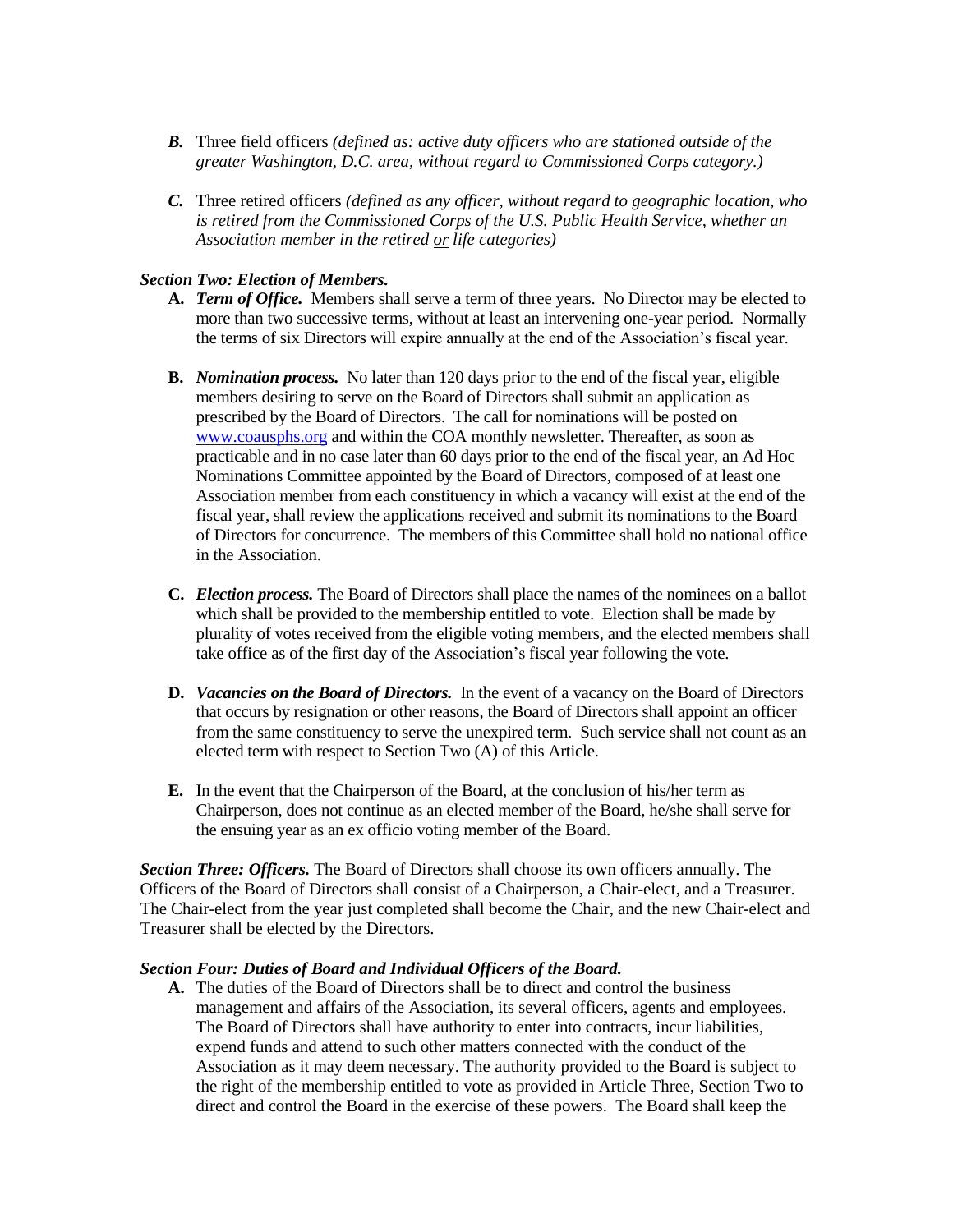members routinely informed of its activities. The Board of Directors shall have recorded the proceedings of each regular and special meeting.

- **B.** The Chairperson shall preside at all meetings of the Board of Directors, shall ensure the appointment of suitable committees, and shall serve as Chair of the Executive Committee. The Chairperson shall conduct communications with the members of the Association as appropriate.
- **C.** The Chair-Elect shall assume the functions of the Chairperson in his/her absence. The Chair-elect shall also serve as Chair of the Association as described in Article Five, Section One.
- **D.** The Treasurer shall be apprised of all funds received, held and disbursed by the Association and records kept thereon. He/she and the Executive Director shall be directly responsible to the Board of Directors for all expenditures and shall make a report of all receipts and disbursements to the Board upon request or at least three times during the fiscal year. The Treasurer shall report annually on the results of the annual audit of accounts. In the absence of the Treasurer, the Chairperson or the Chair-Elect of the Board of Directors shall act for the Treasurer.
- **E.** The Board of Directors shall appoint (on a full or part-time basis as needed) and oversee the performance of an Executive Director of the Association, who will carry out all duties prescribed by the Board. The salary of the Executive Director shall be determined by the Board of Directors.

*Section Five: Meetings.* Regular meetings of the Board of Directors shall be held not less than three times during the fiscal year at a time and place selected by the Board Chairperson. Special meetings of the Board may be called by the Chairperson, or by one-third of the Directors.

**Section Six: Quorum.** The transaction of business by the Board of Directors shall require a quorum of seven members who are eligible to vote as provided in Section One of this Article.

*Section Seven: Voting by Alternate Methods.* In all questions arising before the Board of Directors, which can be disposed of by positive or negative vote, the Chairperson of the Board of Directors may authorize the taking of the vote by alternative methods, including electronic means, and this shall have the same force and effect as if members had been personally present, a majority of votes cast being considered sufficient to decide the question. The ayes and nays of such votes taken by the Board of Directors shall be entered into the minutes of the Board. All questions disposed of in this manner shall be presented at the next regular meeting of the Board for ratification.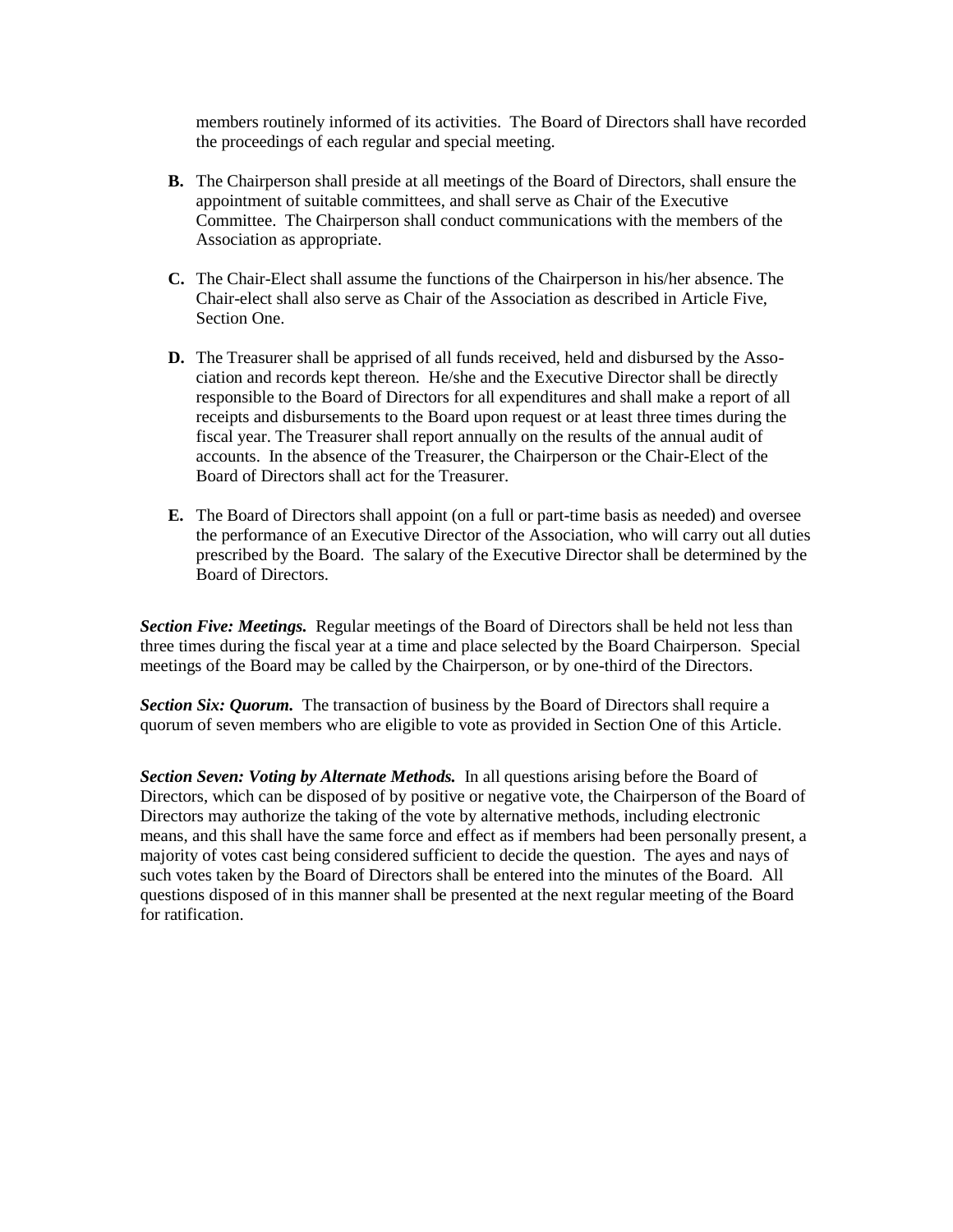#### **Article Seven - Committees**

**Section One: Executive Committee.** There shall be an Executive Committee comprised of the Officers of the Board as described in Article Six, Section Three of these Bylaws plus the Immediate Past Chairperson of the Board. The Executive Director shall serve as a non-voting member of the Executive Committee. The Executive Committee shall be empowered to act for the Board between meetings of the Board of Directors. The Executive Committee shall report all business transacted to the Board of Directors at its next scheduled meeting.

*Section Two: Standing Committees.* Unless otherwise provided, all standing committee chairs shall be nominated by the Chairperson of the Board of Directors and ratified by the Board of Directors. The composition, duties and responsibilities of all Committees shall be determined by the Board of Directors. Committee members shall be appointed for a term of one year. The Chairperson of the Board of Directors shall be an ex-officio member of all standing committees except the Nominations Committee. The standing committees may include, but are not limited to:

Executive Committee, Awards, Communications and Public Relations, Legislation and Benefits, Local Branch, Membership, Constitution and Bylaws and Retiree/Alumni.

*Section Three: Special Committees.* Special committees of the Association may be appointed by the Chairperson of the Board of Directors, subject to ratification by the Board.

*Section Four: Committee Membership.* Members of the standing and special committees need not be members of the Board.

## **Article Eight - Finances**

*Section One: Fiscal Year.* The fiscal year of the Association shall be determined by the Board of Directors.

**Section Two: Auditing of Accounts.** At the close of each fiscal year the Board of Directors shall arrange for the auditing of all accounts of the Association by a Certified Public Accountant. This audit shall be completed within 90 days of the close of the previous fiscal year and the results reported promptly to the Board of Directors through its Treasurer.

#### **Article Nine - Dues and Assessments**

**Section One:** The annual dues of members shall be fixed by a two-thirds majority of the entire Board of Directors.

*Section Two:* Special assessments may be levied only after approval of the amount and purpose by the Board of Directors by a majority of the votes cast, followed by approval by the membership. The proposed assessment shall be voted upon by mail or by other appropriate means by the membership of the Association. The vote shall be counted not sooner than 60 days nor later than 90 days after submission to the membership and the assessment shall be adopted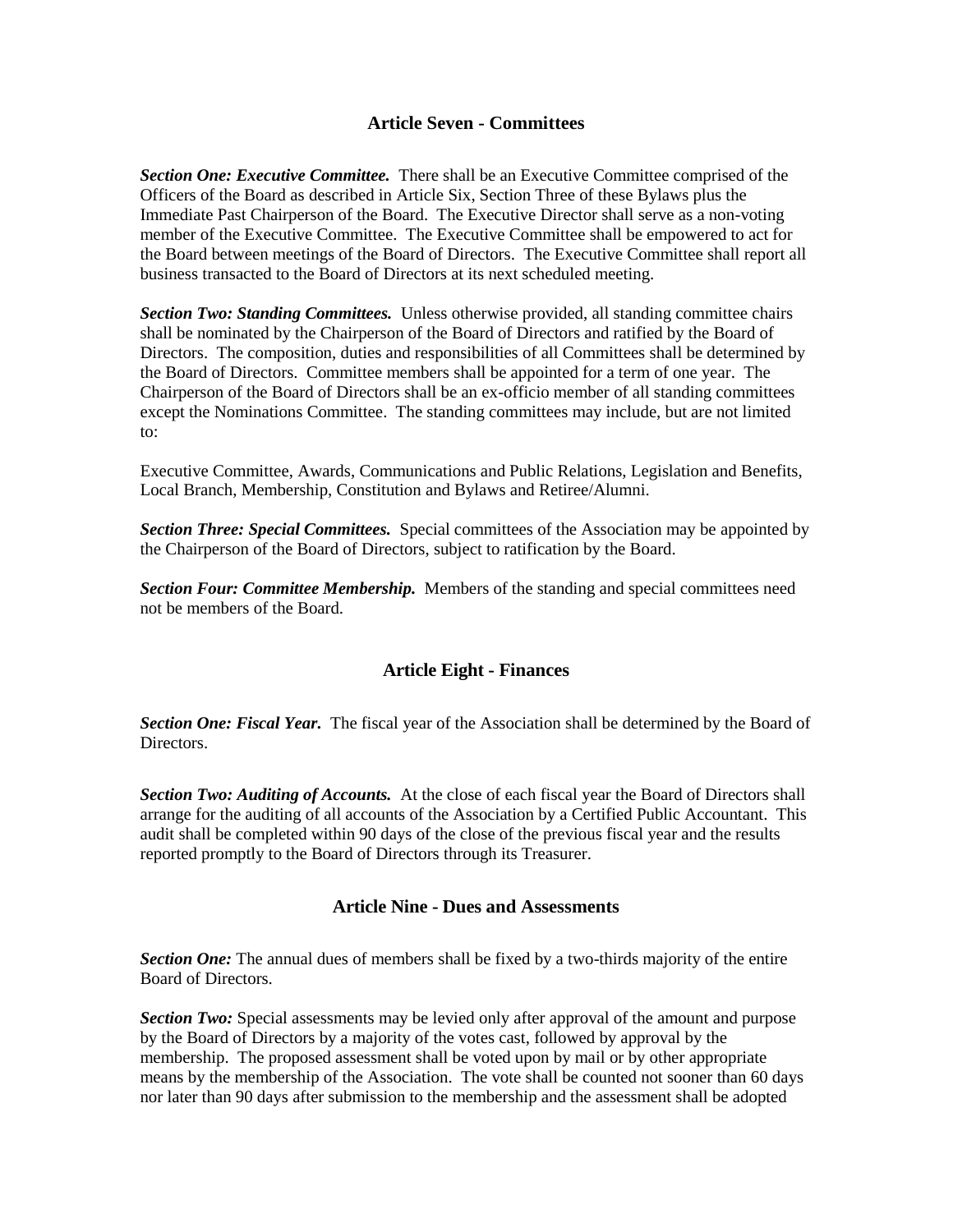when a two-thirds majority of the votes cast favor it.

### **Article Ten - Method of Amendment**

These bylaws may be altered, amended or changed, or new bylaws may be adopted by a twothirds majority of those members who vote by ballot when such matters are submitted to the membership for vote. Proposals may be submitted by an individual member or member of the Board of Directors, who shall submit same in writing to the Chairperson of the Board of Directors.

The Chairperson shall refer all proposals received to the Constitution and Bylaws Committee, which shall review the proposal(s) and shall solicit comments from the membership in an appropriate manner as designated by the Board. Once proposed COA Bylaws proposals are reviewed in accordance with procedures developed by the Board of Directors, they shall either be: a) submitted to the membership as a whole for a vote to accept/reject the proposed change; or b) returned to the originating member explaining the reason(s) the proposed change is being returned and describing additional or corrective action required (when appropriate) to permit submission of the change to the membership.

The Chairperson shall submit to the membership for a vote those proposals that have been reviewed by the Constitution and Bylaws Committee and recommended for submission to the membership. However, whenever the members of the Board of Directors consider a proposed change as warranting expedited consideration, the Chairperson shall refer such proposals immediately to the membership without prior review by the Constitution and Bylaws Committee. In all cases in which proposals are submitted to the membership for a vote, the votes shall be counted not sooner than 60 days nor later than 90 days after the proposal is submitted to the members. The Constitution and Bylaws Committee shall review these bylaws every three (3) years, submitting corrections and amendments to the Chairperson in accordance with this Article.

#### **Article Eleven – Indemnification**

The Association may, to the fullest extent now or hereafter permitted by law, indemnify any person against any claim, suit, or proceeding made, or threatened to be made by reason of fact that she or he is or was a director, officer, employee or other agent of the Association, against judgments, fines, amounts paid in settlement, and reasonable expenses, including attorneys' fees.

#### **Article Twelve - Parliamentary Authority**

The rules contained in the current edition of *Robert's Rules of Order Newly Revised* shall govern the Association in all cases in which they are applicable and in which they are not inconsistent with these bylaws and any special rules of order the Association may adopt.

#### **Article Thirteen - Dissolution**

In the event of final dissolution or liquidation of the Association, and after the discharge of all its